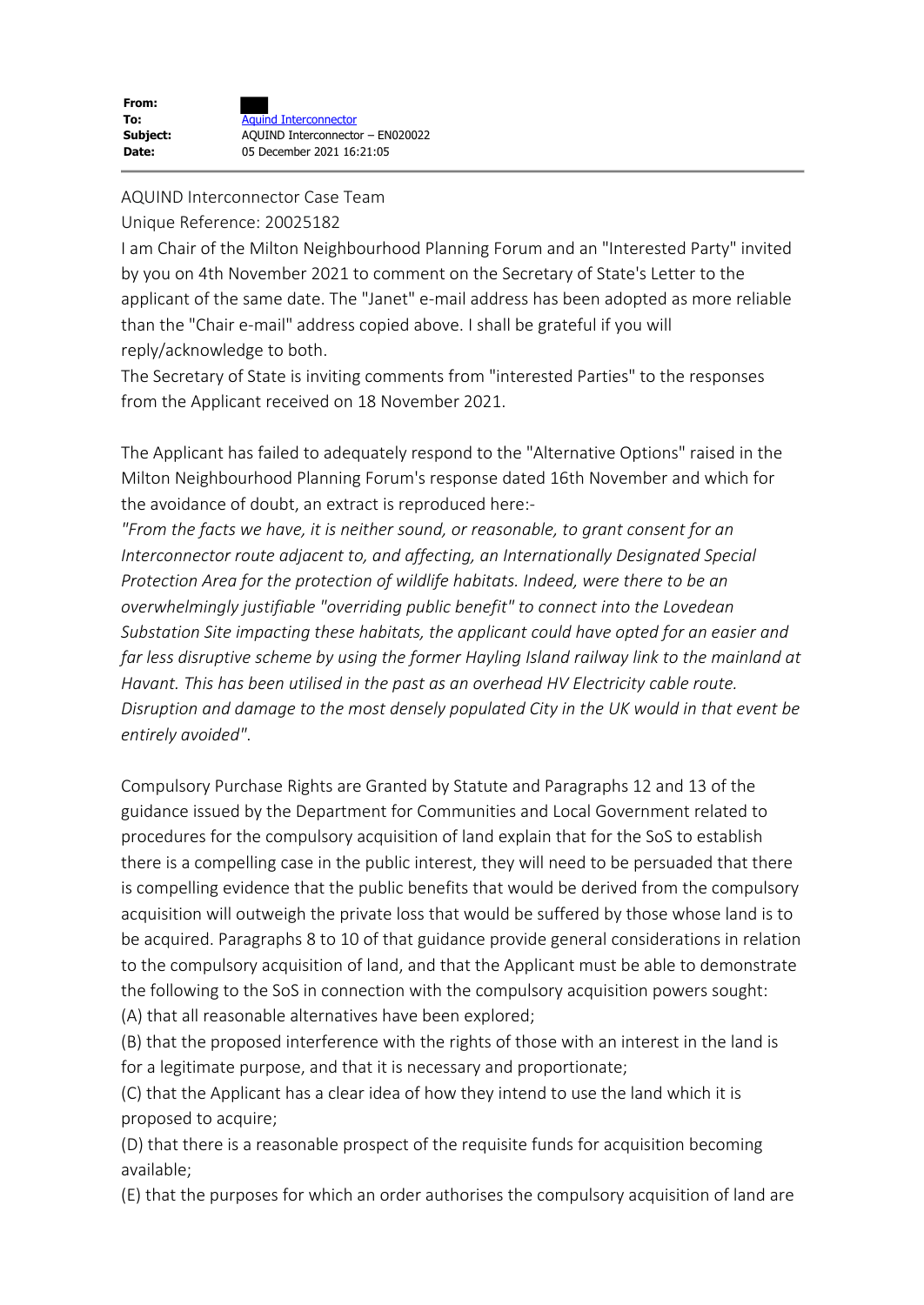legitimate and are sufficient to justify interfering with the human rights of those with an interest in the affected land, with particular regard given to Article 1 of the First Protocol to the European Convention on Human Rights and, in the case of the acquisition of a dwelling, Article 8 of the Convention.

To reiterate our principal concerns, there is no demonstrable justification for routing the Interconnector through Portsmouth compliant with A; B; & E) above because of the disproportionate disruption to so many by so few in plain sight of a much easier route using the Hayling Billy trail to Havant Railway Station and thence to Lovedean. It could so easily follow a route from Stockheath adjacent to the course of the Hermitage Stream (which is primarily London Clay) toward the A3(M) and onward to Lovedean avoiding nearly all residential areas.

In persisting with such an obviously disruptive and manifestly unnecessary route, the suspicions of alternative motives than those of Energy Security become increasingly pervasive.

**Rod Bailey** Chair Milton Neighbourhood Planning Forum 5 December 2021

From: NI Mail Distribution <ni.mail.distribution@notifications.service.gov.uk> Sent: 01 December 2021 11:07

Subject: AQUIND Interconnector - EN020022

 $\boxed{?}$ 

**Application by AQUIND Limited for an Order Granting Development Consent for** the AQUIND Interconnector Project

## **Planning Act 2008 and The Infrastructure Planning (Examination Procedure) Rules** 2010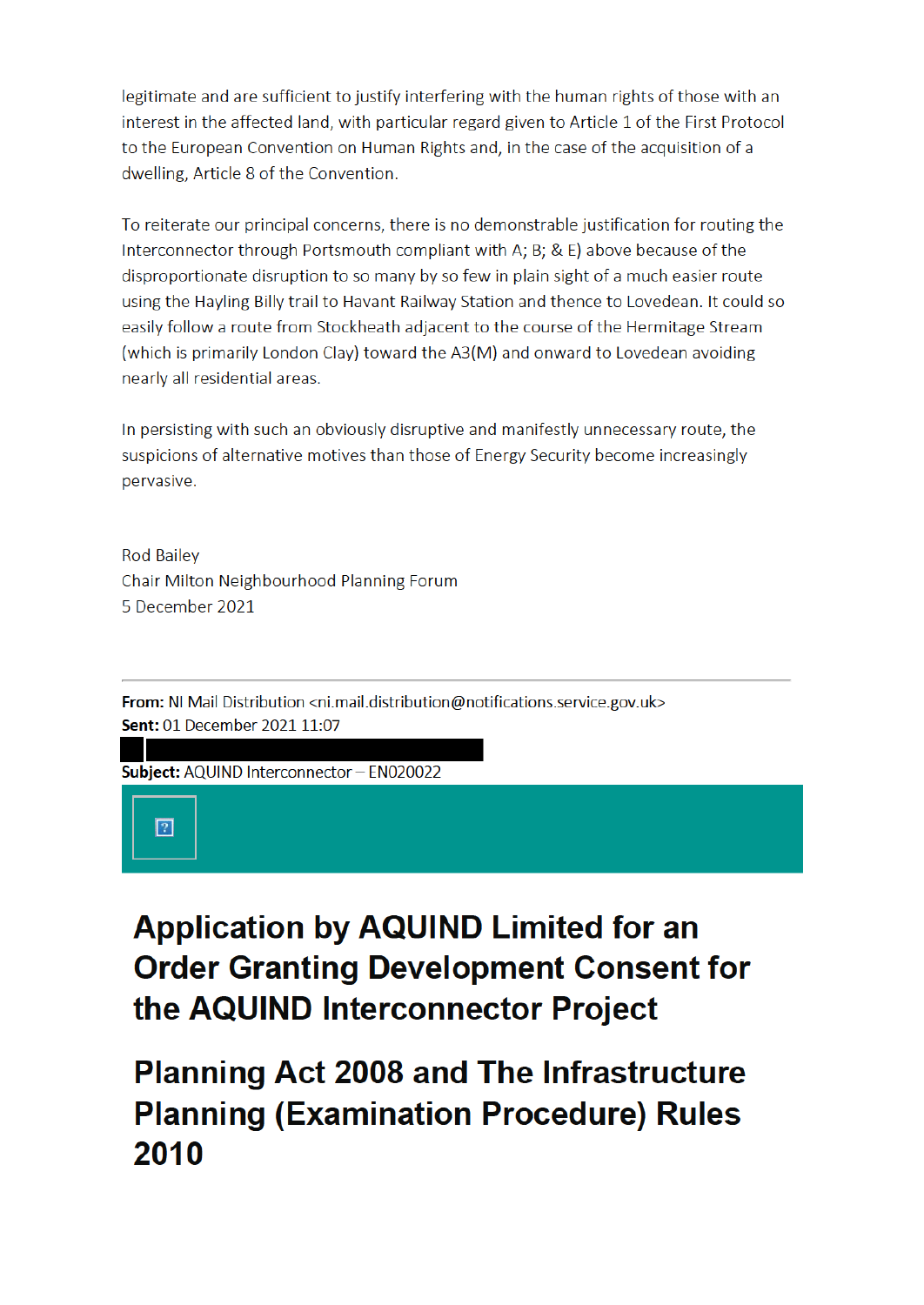# **Secretary of State Consultation**

Unique Reference: 20025182

On 4 November 2021, the Secretary of State for Business, Energy & Industrial Strategy issued a request for further information to the Applicant. The Applicant provided its response on 18 November 2021.

The Secretary of State now invites comments from Interested Parties on the information submitted by the Applicant. The Secretary of State would, in particular, like to request responses from specific parties on certain topics, details of which are set out in the letter linked below:

http://infrastructure.planninginspectorate.gov.uk/document/EN0200 22-004292

## **Comments should be submitted by email only to:**

aquind@planninginspectorate.gov.uk by 23.59 on 15 December 2021.

Responses will be published on the AQUIND Interconnector project page of the National Infrastructure Planning website:

https://infrastructure.planninginspectorate.gov.uk/projects/southeast/aquind-interconnector/?ipcsection=overview as soon as possible after 15 December 2021.

If these links do not open automatically, please copy and paste them into your browser. Alternatively, the documents have been published to the 'documents' tab on the project page of our website:

https://infrastructure.planninginspectorate.gov.uk/projects/southeast/aquind-interconnector/?ipcsection=docs

Yours faithfully,